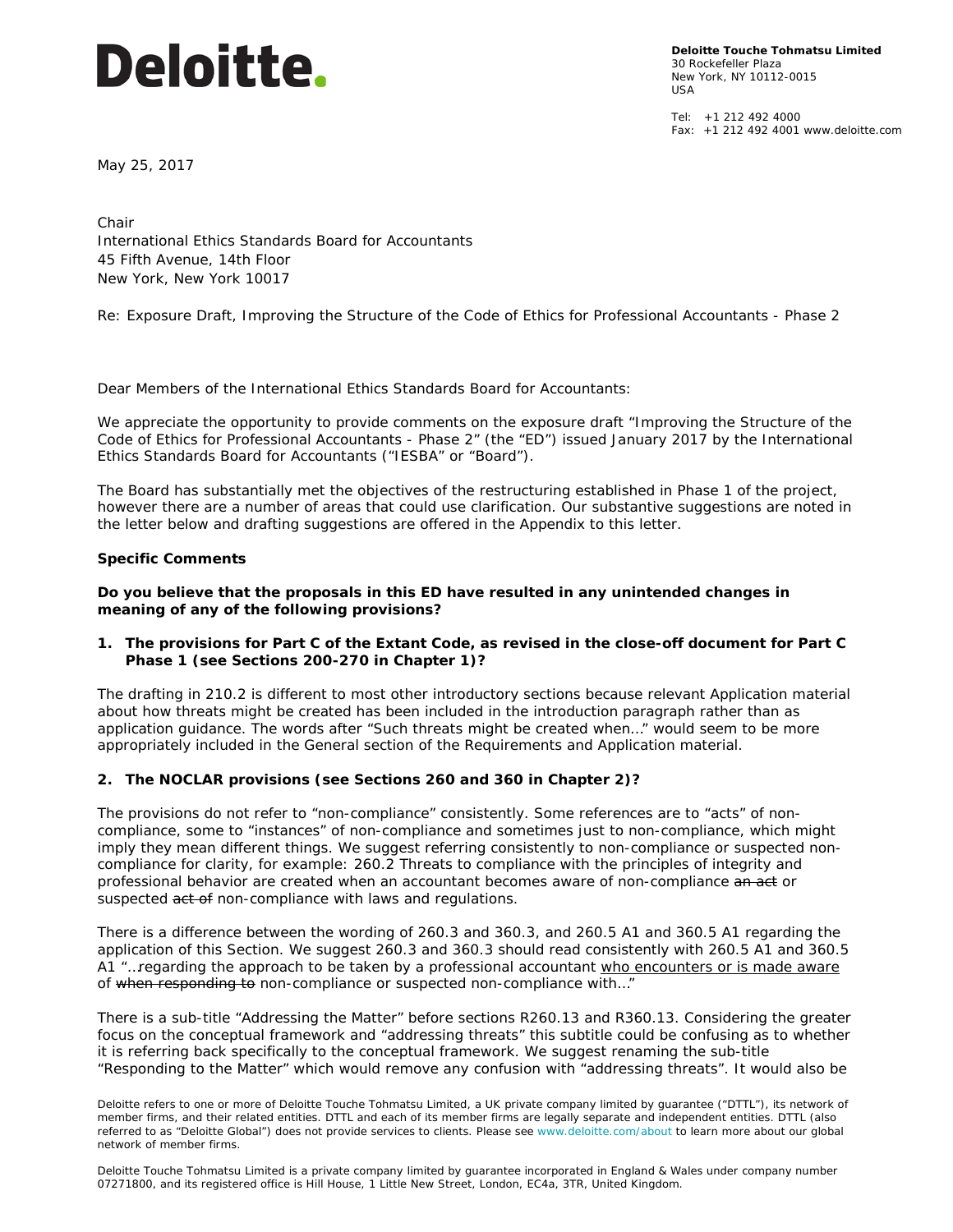consistent with the wording used in other paragraphs in this section, for example, *R260.15 "In addition to responding to the matter in accordance with the provisions of this section…"* There are several other places in this Section where "respond" may be a better word to use than "address" to avoid confusion, for example, *360.16 A1 ".. and if so, how to respond to address it in accordance with the provisions of this section.* 

We consider that for clarity, the requirements in R260.21, R260.22, R360.27, R360.26 should include the clear reference that disclosure will not be a breach of confidentiality only when the decision to disclose is made in accordance with the provisions of the Section (as is included in R260.26). For example:

*R260.21: If the senior professional accountant determines, pursuant to paragraphs 260.20 A2 and A3, that disclosure of the matter to an appropriate authority is an appropriate course of action in the circumstances, this is not a breach of the duty of confidentiality under Subsection 114 of the Code.* and

*R360.26: If the professional accountant determines, pursuant to paragraphs 360.25 A2 and A3, that disclosure of the non-compliance or suspected non-compliance to an appropriate authority is an appropriate course of action in the circumstances, this is not a breach of the duty of confidentiality under Subsection 114 of the Code.* 

There appears to be an inconsistency in the provisions with regard to considering whether to inform management or those charged with governance before making disclosures. R360.26 includes a requirement that the professional accountant shall also consider whether it is appropriate to inform the client of the accountant's intentions before disclosing the matter, however there is no similar requirement in R260.22. However, both 260.22 A1 and 360.27 A1 also set out the professional accountant might consider whether to discuss prior to deciding whether to disclose the matter to an appropriate authority *immediately*. We recommend making the requirements/guidance consistent for clarity, while recognising it is also missing in the extant provisions.

# **3. The revised provisions regarding long association (see Sections 540 and 940 in Chapter 3)?**

By splitting the requirements into bullet points in R540.5, the meaning of the first bullet point has been changed as it has lost the link to being "for the audit engagement". The rotating individual is not permitted to be a member of the engagement team for the audit engagement (which, for the sake of clarity, is different to an engagement team member and different to an audit team member). R540.5 should read:

*If a firm decides that the level of the threats created can only be addressed by rotating the individual off the audit team, the firm shall determine an appropriate period during which the individual shall not: (a) Be an member of the engagement team member for the audit engagement; or (b) Provide quality control for the audit engagement; or…*

For the same reasons, R940.5 (a) should read *"Be an member of the engagement team member for the assurance engagement"*

It would also be more accurate to separate R540.19 (a) into two separate points and make clear the reference is to a member of the engagement team for the audit engagement, as follows: *R540.19 For the duration of the relevant cooling-off period, the individual shall not:* 

*(a) Be an engagement team member for the audit engagement;*

*(b) or pProvide quality control for the audit engagement;* 

*(b) (c) Consult with the engagement team or the client regarding technical or industry-specific….*

Sections R540.7-9 which are set out as exceptions to R540.6 are confusing as Requirements as they do not contain "shall" wording and therefore do not follow the drafting conventions. As the Requirement in R540.6 already states it is subject to R540.7 to R540.9, we would question whether the "exceptions" in fact need to be set out in Requirement paragraphs.

#### **4. The provisions addressing restricted use reports in the extant Code (see Section 800 in Chapter 4)?**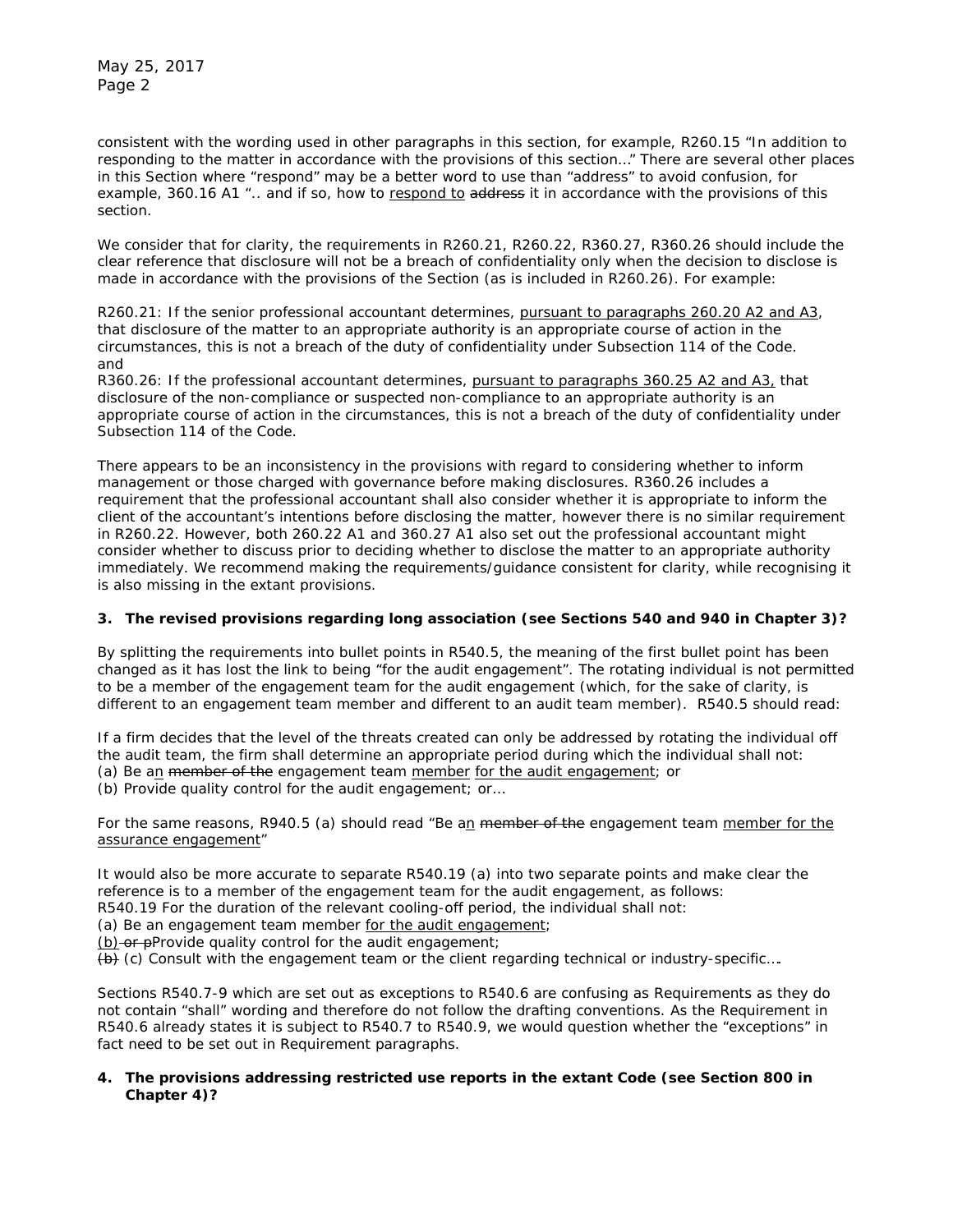The last paragraph in R800.3 and R999.3 does not seem to form part of the conditions for an engagement to be an "eligible engagement" in the extant Code, rather an additional requirement/clarification regarding the requirement to communicate to intended users. It would seem better placed as a new Requirement paragraph located before 800.3 A2 and 999.3 A2 respectively, which would also more closely link the Requirement with the Application guidance which is currently disjointed and hard to follow. For example: *New R800.4/R999.4 Where the intended users are a class of users who are not specifically identifiable by name at the time the engagement terms are established, the firm shall subsequently make such users aware of the modified independence requirements agreed to by their representative.* 

*New 800.4. A1/999.4 A1 For example, where the intended users are a class of users such as lenders in a syndicated loan arrangement, the firm might describe the modified independence requirements in an engagement letter to the representative of the lenders...*

#### **5. The provisions relating to independence for other assurance engagements (Part 4B in Chapter 5)?**

Some helpful guidance from the extant Code is missing from the restructured Part 4B:

- The extant Code is clear that if an assurance client is also an audit client that Part 4A applies. While 900.14 cross references to Part 4A, it does not explicitly make the point that you cannot apply Part 4B to an engagement with an audit client just because you are performing an assurance engagement.
- Extant 291.101 explains that in the majority of assurance engagements there is one responsible party and that responsible party is the assurance client.

Independence requirements are different with respect to audit and other assurance clients and therefore we would suggest that it is important for R900.15 to state *"A firm performing an assurance engagement shall be independent of the assurance client in accordance with Part B"*. Likewise suggest 900.5 state "*When performing assurance engagements, the Code requires firms to comply with the fundamental principles and be independent of the assurance client in accordance with Part B*".

The requirement in R905.7 has been changed slightly and no longer recognises that fees may remain unpaid after the issuance of the assurance report, and that is when the matters in R905.7 (a) and (b) are to be determined:

*R905.7 When a significant part of fees due from an assurance client remains unpaid for a long time, If fees remain unpaid after the assurance report has been issued the firm shall determine:*

It is unclear how a firm would have the ability to meet the requirement in R910.11 to apply the conceptual framework set out in Section 120 to two situations where the assurance team member is the individual with the knowledge of the financial interests. The extant Code does not place a requirement on the firm.

A new requirement has been created in R911.7 that prohibits accounts with banks or brokers unless held on normal commercial terms. Extant 291.117 states that a deposit or brokerage account on normal terms does not create any threat to independence. It does not prohibit one from having an account that is not on normal terms, in which case, presumably one would evaluate the threats created by such a circumstance (note the construct "does not usually create a threat to independence" is still used elsewhere for example 920.6 A1).

#### **2. Do you believe that the proposals are consistent with the key elements of the restructuring as described in Section III of this Explanatory Memorandum?**

The proposals are substantially consistent with key elements of the restructuring however we have two substantive comments in this respect.

#### *Requirements to apply the conceptual framework / evaluate threats*

There continues to be inconsistency in how these requirements appear in the ED, both in comparison to the requirements of the extant Code, and within the ED provisions themselves. It is understood and agreed that references that merely repeat the requirement to apply the conceptual framework can be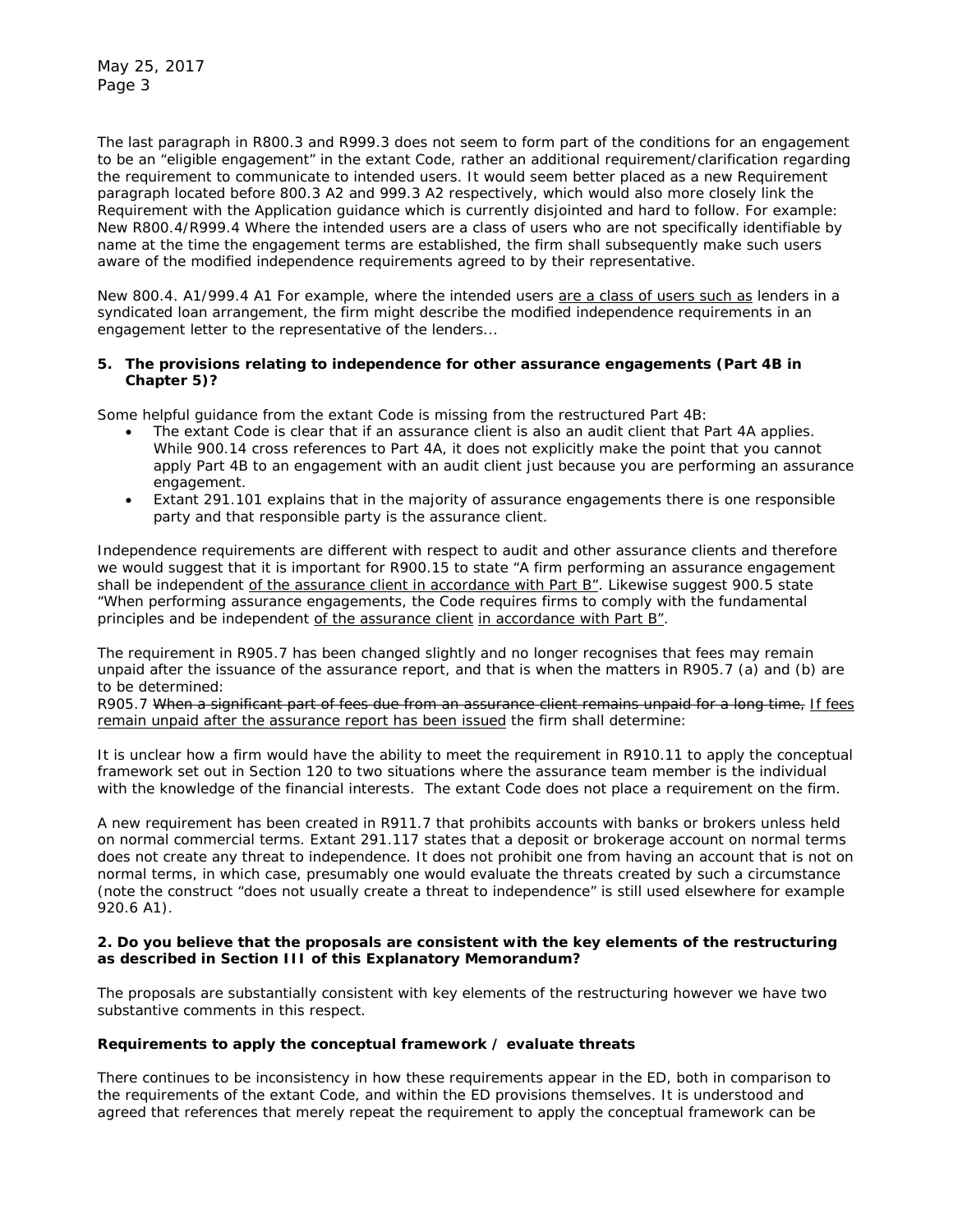removed because the conceptual framework is now contained in Section 120 and references are made in each Introduction paragraph. However:

- There are "shall evaluate the threats" requirements in the extant Code which are not included in the restructured provisions that refer to specific additional circumstances that should not be omitted. For example, the last paragraph of extant 291.118 includes a requirement to evaluate threats in respect to business relationships between an immediate family member of the assurance team member and the assurance client, which is missing entirely in Section 902 (and perhaps should be located after paragraph R920.5).
- The restructured Code uses "shall evaluate and address any threats" and sometimes it uses "shall apply the conceptual framework set out in Section 120" (for example R910.11, and the last paragraph in R923.5). It is not clear whether these references imply the same or different requirements. R900.19 in fact includes both constructs in the same provision: *R900.19… (b) The firm shall apply the conceptual framework set out in Section 120 to relationships with individuals at the client in a position to exert significant influence over the subject matter of the engagement; and (c) The firm shall evaluate and address any threats that the firm has reason to believe are created by network firm interests and relationships.*

#### *Requirements and responsibilities in application guidance*

There are several places where the restructured provisions state that the professional accountant is "required" to do something or has a "responsibility", which is contained within an Application material paragraph instead of a Requirement. It then becomes confusing as to how these "requirements" apply outside of the Requirements paragraphs. We suggest the Board ensure there is clarity and review every situation where "required" or "responsibility" is used in Application material. Examples include:

- *220.7 A1 The professional account is required to comply with the fundamental principles when preparing or presenting information…*
- 924.5 A3 (and 524.6 A1) includes an implied requirement "*The requirement to apply the conceptual framework also applies if, prior to an entity becoming a client of the firm, a former*  partner of the firm has joined the entity in a position set out in paragraph R924.5". This is also another example of the extant Code having a "shall evaluate the threats" applied to a specific additional circumstance that has seemingly been misplaced.
- R220.8 is now a Requirement even though there is no corresponding "shall" in extant 320.3
- R220.10 includes both a "shall" and a reference to the "responsibilities" in 220.7 A1
- 900.6 states "*firms are required to apply*…"

# **Effective Date**

# **3. Do you agree with the proposed effective dates for the restructured Code?**

The effective dates generally appear reasonable. However, given that the code is translated in many jurisdictions, and then adopted into local law, the Board should consider whether one year is sufficient to allow for these processes.

\* \* \*

We would be pleased to discuss our comments with members of the IESBA or its staff. If you wish to do so, please feel free to contact Wally Gregory, Senior Managing Director of Global Independence, via email (wgregory@deloitte.com) or at +1 203 761 3190.

Sincerely,

Delate Tirely Tokanten Comoted

Deloitte Touche Tohmatsu Limited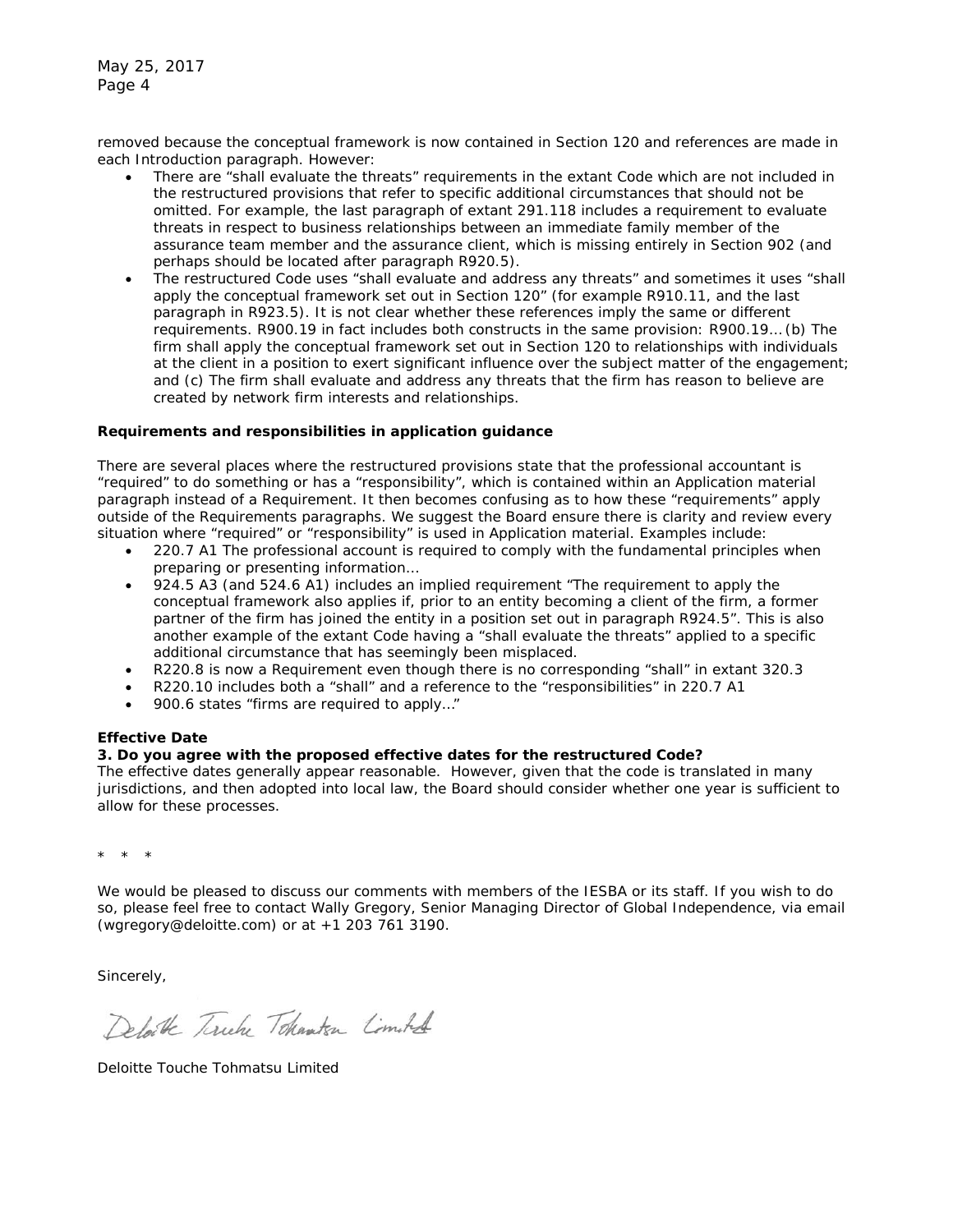# **Appendix 1: Drafting suggestions to add clarity Restructured Code Paragraph**

| Various<br>provisions<br>repeated in the<br>Introductions               | There should not be different paragraphs in the Code that use the same words but<br>apply to different situations, as this causes confusion as to where and how a provision<br>applies.                                                                                                                                                                                                                                                                                                                                                                                 |
|-------------------------------------------------------------------------|-------------------------------------------------------------------------------------------------------------------------------------------------------------------------------------------------------------------------------------------------------------------------------------------------------------------------------------------------------------------------------------------------------------------------------------------------------------------------------------------------------------------------------------------------------------------------|
|                                                                         | Using the example of the "gifts and hospitality" provisions; 340.3, 420.3 and 906.3 in<br>the ED use exactly the same words. We suggest that each provision which is repeated<br>in the various introductions include reference to the type of client it applies to in order<br>to differentiate the provisions if they are taken in isolation. For example:                                                                                                                                                                                                            |
|                                                                         | 340.2 An offer of Accepting gifts or hospitality from a client might create self-<br>interest, familiarity or intimidation threats.<br>340.3 Section 340 sets out specific application material relevant to applying the<br>conceptual framework to offers of gifts and hospitality from a client.                                                                                                                                                                                                                                                                      |
|                                                                         | 420.2 Accepting gifts or hospitality from an audit client might create self-<br>interest, familiarity or other intimidation threats.<br>420.3 Section 420 sets out a specific requirement relevant to applying the<br>conceptual framework to offers of gifts and hospitality from an audit client.                                                                                                                                                                                                                                                                     |
|                                                                         | 906.2 Accepting gifts or hospitality from an assurance client might create self-<br>interest, familiarity or other intimidation threats.<br>906.3 Section 906 sets out a specific requirement relevant to applying the<br>conceptual framework to offers of gifts and hospitality from an assurance client.                                                                                                                                                                                                                                                             |
| R200.9                                                                  | The separation of the R and A paragraphs in this case have led to a confusing<br>provision where the R paragraph is not entirely understandable on its own. Suggest<br>adding the following:<br>R200.9 If a professional accountant communicates with individuals who have<br>management responsibilities, and those individuals also have governance<br>responsibilities, the accountant shall be satisfied that communication with those<br>individuals adequately informs all of those in a governance role with whom the<br>accountant would otherwise communicate. |
| 210.10 A1                                                               | "Being subject to Preparing or presenting financial information as a result of undue<br>pressure from others within the employing organization when preparing or presenting<br>financial information;"                                                                                                                                                                                                                                                                                                                                                                  |
| 220.2                                                                   | Inconsistent with extant wording and other wording in the section for example 220.4<br>A1. Suggest "when an accountant is responsible for involved in preparing or<br>presenting information".                                                                                                                                                                                                                                                                                                                                                                          |
| 220.4 A1                                                                | Professional accountants at all levels in an employing organization are might be<br>involved in the preparation and presentation of information both within and outside<br>the organization.                                                                                                                                                                                                                                                                                                                                                                            |
| Consistency of<br>wording in<br>"Other<br>Considerations"<br>paragraphs | In some sections, under "Other Considerations", there are references to other<br>Sections that may be referred to by the user. It is unclear whether the difference in<br>wording is intended to mean different requirements, for example:<br>220.14 A2: the material in Section 270 is "relevant"<br>230.5 A:1 the material in Section 270 "applies"                                                                                                                                                                                                                   |
| 270.3                                                                   | Section 270 sets out specific requirements and application material relevant to<br>applying the conceptual framework when addressing pressure to breach the<br>fundamental principles.                                                                                                                                                                                                                                                                                                                                                                                  |
| Last line of 270.4<br>A4                                                | The principle of confidentiality applies in communications with both internal and<br>external parties.                                                                                                                                                                                                                                                                                                                                                                                                                                                                  |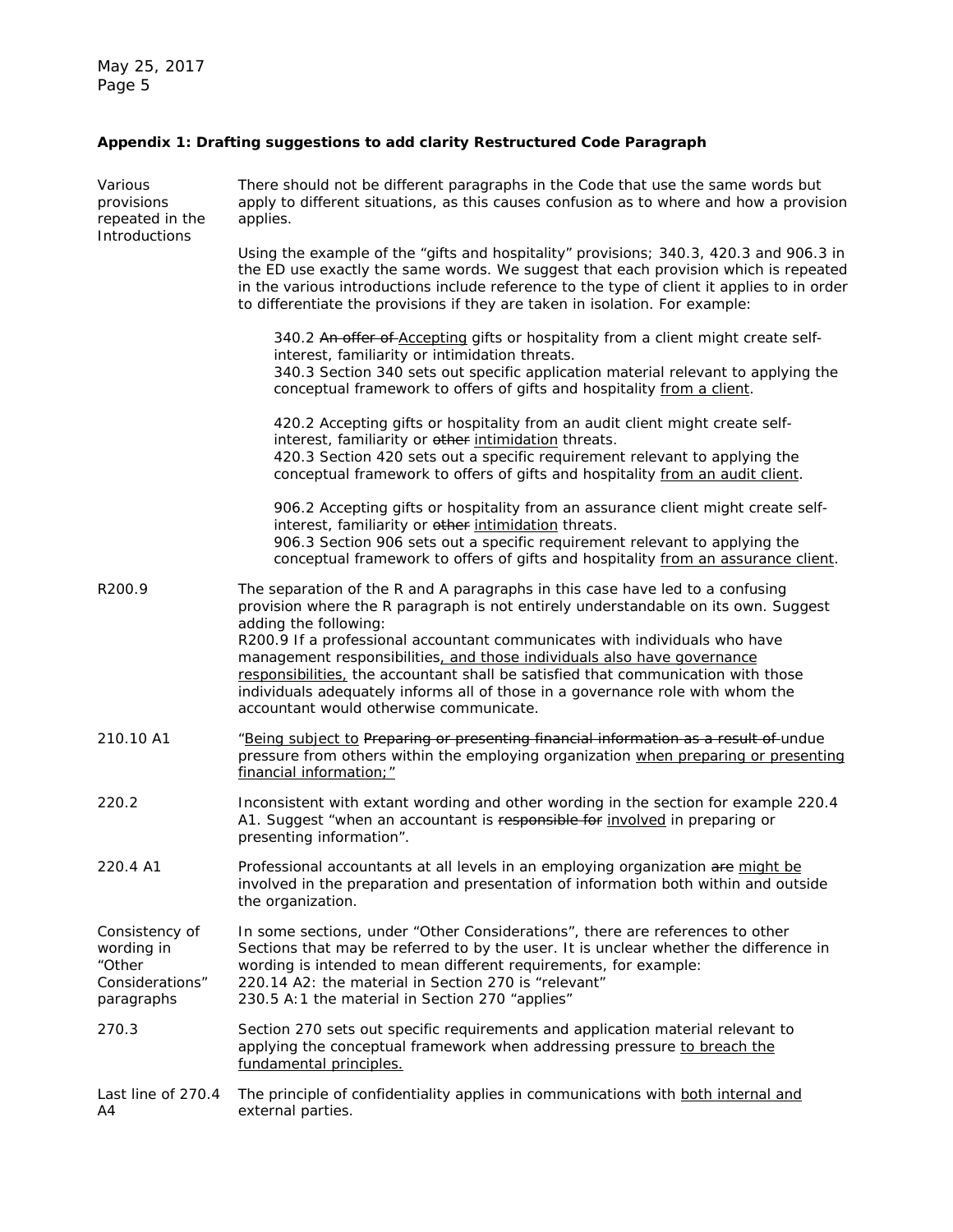| 260.6 A1                 | The reference to "client" should be "relevant party" as this refers to a public<br>accountant in business.                                                                                                                                                                                                                                                                                                                                                                                                                                                                         |
|--------------------------|------------------------------------------------------------------------------------------------------------------------------------------------------------------------------------------------------------------------------------------------------------------------------------------------------------------------------------------------------------------------------------------------------------------------------------------------------------------------------------------------------------------------------------------------------------------------------------|
| 260.7 A3<br>360.7 A3     | Without a qualifier, this paragraph seems to suggest a broader exception than<br>intended. Suggest:<br>A professional accountant who encounters or is made aware of matters that are<br>clearly inconsequential is not required to comply with this section with respect to such<br>matters.                                                                                                                                                                                                                                                                                       |
| 260.7 A4<br>360.7 A4     | This guidance relates to an exclusion to the "scope" of the provisions which would be<br>more helpful to be included earlier, for example before R260.5/R360.5                                                                                                                                                                                                                                                                                                                                                                                                                     |
| 260.9 A1                 | These protocols and procedures might include, for example, an ethics policy or<br>internal whistle-blowing mechanism                                                                                                                                                                                                                                                                                                                                                                                                                                                               |
| R260.10<br>R360.9        | "For the purpose of taking timely steps" does not read well. Suggest:<br>Where a professional accountant becomes aware of a matter to which this section<br>applies, the steps that the accountant takes to comply with this section shall be taken<br>on a timely basis. For the purpose of taking timely steps, the accountant shall having<br>regard to                                                                                                                                                                                                                         |
| 260.17 A2                | Contrary to legal or regulatory requirements, they have not reported the matter, or<br>authorized the reporting of $_7$ the matter, to an appropriate authority within a<br>reasonable period.                                                                                                                                                                                                                                                                                                                                                                                     |
| 260.23 A1<br>260.27 A1   | The construct of these paragraphs would imply the accountant would have someone<br>else document the matter, where it is more appropriate to place the expectation to<br>document on the accountant him/herself.<br>"In relation to an identified or suspected act of non-compliance that falls within the<br>scope of this section, the senior professional accountant is encouraged to document<br>the following have the following matters documented: "                                                                                                                        |
| 260.7 A1<br>360.7 A1     | This statement is already in 100.1 and there seems no point in having it just here and<br>not in other sections.<br>A distinguishing mark of the accountancy profession is its acceptance of the<br>responsibility to act in the public interest. When responding to non-compliance or<br>suspected non-compliance                                                                                                                                                                                                                                                                 |
| R400.73                  | If, following the discussion set out in paragraph R400.72(b), those charged with<br>governance request the firm to continue as the auditor, the firm shall do so only if:<br>$(a)$<br>(b) Any individual who has such an interest or relationship, including one that has<br>arisen through performing a non-assurance service that would not be permitted by<br>Section 600 and its subsections, will not be a member of the engagement team for<br>the audit engagement or the individual responsible for the engagement quality control<br>review for the audit engagement; and |
| Placement of<br>540.5 A1 | This paragraph sets out what to consider when evaluating the threats. This should be<br>before proposed 540.4 A3 which sets out the actions that might be safeguards to<br>address the threats. Alternatively, 540.A3 should be moved after 540.5 A2.                                                                                                                                                                                                                                                                                                                              |
| R540.11                  | Where the individual has been appointed as is responsible for the engagement quality<br>control review and has acted in that capacity for seven cumulative years, the cooling-<br>off period shall be three consecutive years.                                                                                                                                                                                                                                                                                                                                                     |
| R540.15                  | the cooling-off period shall be:<br>(a) As an exception to R540.14 and subject to R540.18, be five consecutive years<br>where the individual has been the engagement partner for three or more years; or<br>(b) Be Three consecutive years in the case of any other combination.                                                                                                                                                                                                                                                                                                   |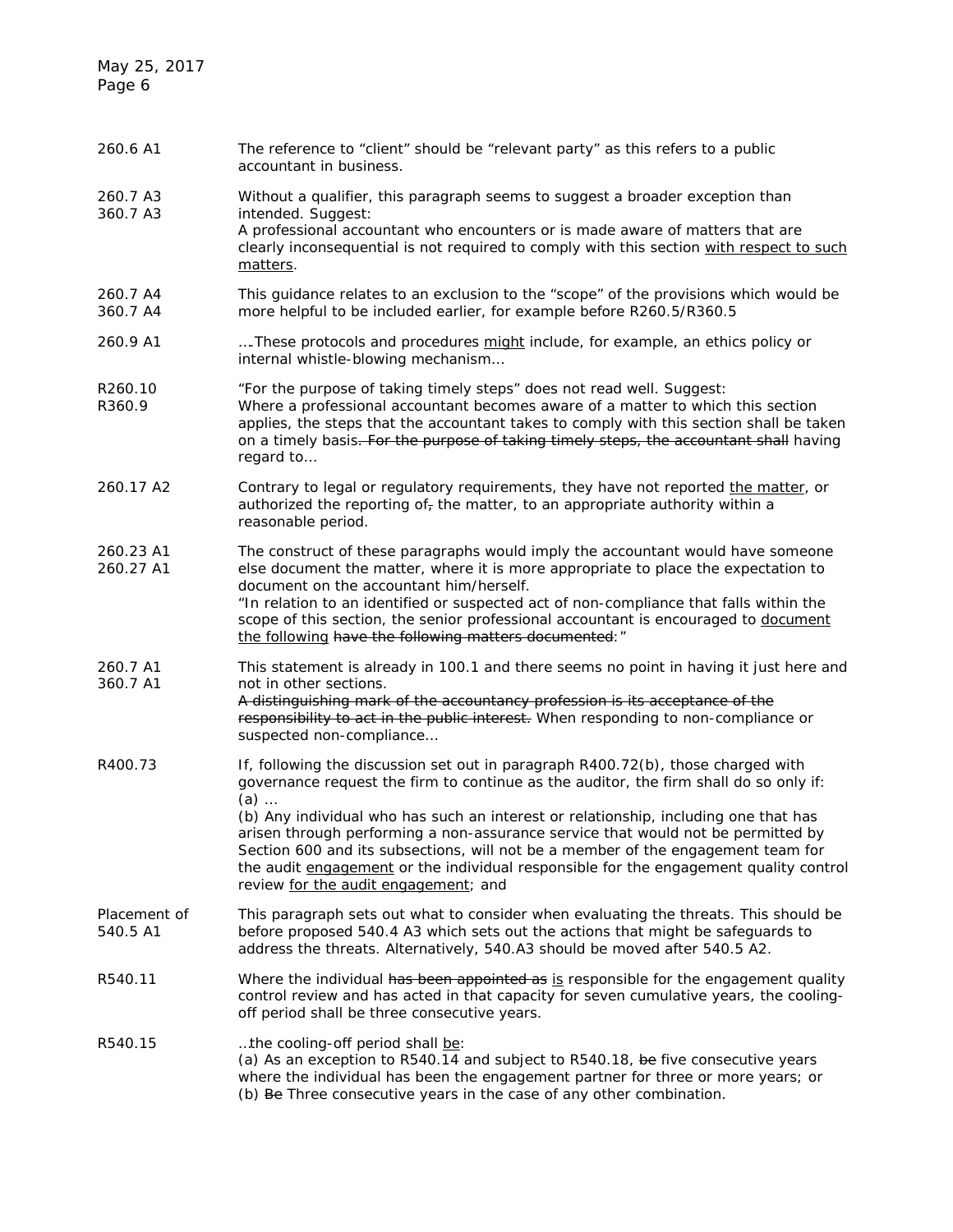May 25, 2017 Page 7

| 940.5 A1 | Factors, individually or in combination, that are relevant to evaluating the level of any |
|----------|-------------------------------------------------------------------------------------------|
|          | threats created from an individual being involved in an assurance engagement of a         |
|          | recurring nature over a long period of time include:                                      |

- R800.6-9 and R999.7-8 The extant Code is clear in this respect and the addition of "need"/"need not" wording is confusing. Suggest: R800.6 When the firm performs an eligible audit engagement, the firm does not need to apply the additional independence requirements set out in Part 4A (excluding this section) that apply only to public interest entity audit engagements do not apply. R800.7 When the firm performs an eligible audit engagement, references to audit client in Part 4A (excluding this section) do not need to include its related entities. R800.8 When the firm performs an eligible audit engagement, the specific independence requirements regarding network firms set out in Part 4A (excluding this section) do not need to be applied apply. R800.9(a) The relevant provisions set out in Sections 510, 511, 520, 521, 522, 524 and 525 need apply only apply to the members of the engagement team, their immediate family members and close family members,
- 900.10-12 We suggest moving 900.10 to 900.12 together with the Requirements and Application guidance related to assertion-based and direct reporting assurance engagements. It is confusing to describe these engagements in two different places.
- 900.12 In a direct reporting assurance engagement, the professional accountant either (a) Directly performs the evaluation or measurement of the subject matter; or (b) Obtains a representation from the responsible party that has performed the evaluation or measurement that is not available to the intended users. [separate paragraph] The subject matter information is provided to the intended users in the assurance report.
- 900.30 A1 The engagement period starts when the assurance team begins to perform assurance services with respect to the particular assurance engagement.
- 905.5 A1 The second sentence in 905.5 A1 which refers to relevant material in Section 911 should go after R905.7, which is the first time the question of evaluating whether the overdue fees might be equivalent to a loan is mentioned.
- 910.4 A1 The use of "beneficial" is incorrect where the owner has control: A financial interest might be held directly or held indirectly through an intermediary such as a collective investment vehicle, an estate or a trust. When an beneficial owner has control over the intermediary or the ability to influence its investment decisions, the Code defines that financial interest to be direct. Conversely, when a beneficial owner has no control over the intermediary or ability to influence its investment decisions, the Code defines that financial interest to be indirect.
- 910.5 A1 It is confusing to have "materiality" in inverted commas, as it is not in the glossary nor a defined term. Suggest removing inverted commas here and in other paragraphs where it appears such as 911.4 A1.
- R910.11 This paragraph is more confusing combined than if contained in two separate Requirements followed by the relevant application material. In addition, including references in the Requirements paragraph to the relevant Application guidance is not used in the rest of the provisions. Suggest splitting R910.11(a) and (b) into two different Requirements that are joined with the relevant Application guidance.
- R910.11 In the following circumstances related to financial interests, the firm shall apply the conceptual framework set out in Section 120: (a) … (b) If an assurance team member knows that a financial interest is held in the assurance client by other individuals, including: …